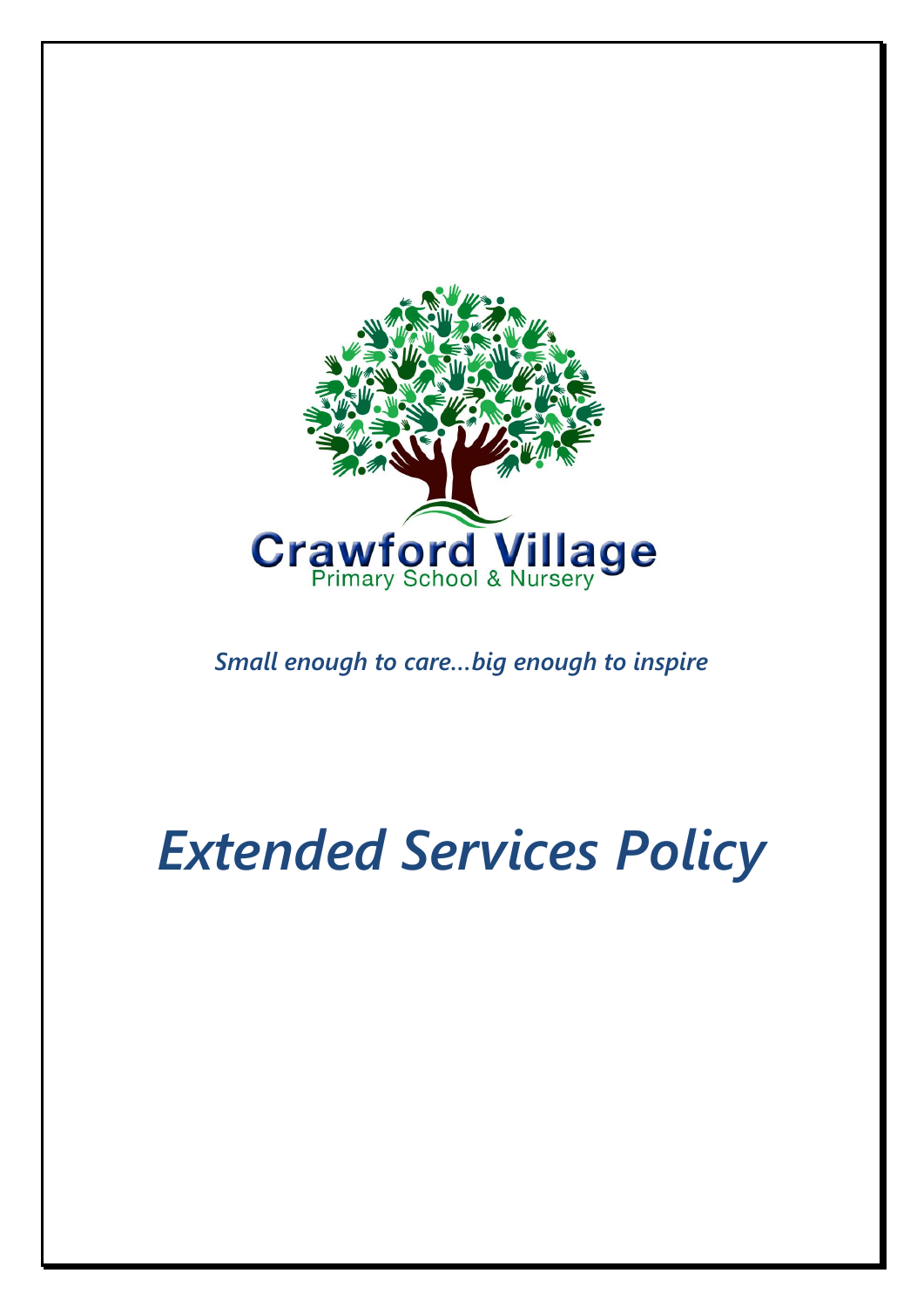# **Extended Services Policy**

## **AIMS**

- To recognise that the child's needs and safety are paramount.
- To provide care and guided play in a safe, happy and stimulating environment.
- To work in partnership with the parents, carers and other professionals to help children to learn and develop.
- To take into account the children's needs arising from race, culture religion or language.
- To take into consideration any disabilities that the child may have and make appropriate arrangements to include that child in all activities (see equal opportunities policy).
- To provide the opportunity for a child to fulfil his/her physical, intellectual, emotional, social and language skills.
- To ensure that children and their parents are offered high quality out of school care and education that promotes equality and values diversity.
- To provide a beneficial service to the local community

#### **We aim to ensure that each child:**

- $\circ$  is in a safe and stimulating environment:
- $\circ$  is given generous care and attention through a small ratio of qualified staff to children;
- o has the chance to join with other children and adults to play, work and learn together;
- o is helped to take forward her/his learning and development by being helped to build on what she/he already knows and can do;
- o is in a setting that sees parents as partners in helping each child to learn and develop.

#### **Hours of service**

Breakfast club runs from 8:00am until 8:50am (£3:00 per session).

After-school club runs from 3:30pm- 5:25pm (£3.50 for an hour; £7:00 for the full session).

Parents may book children in to the clubs via the office in advance or on the day itself.

#### **BEHAVIOUR MANAGEMENT POLICY**

The ethos of our breakfast club and after-school club is in line with the six shared values adopted by school as the agreed basis for our behaviours. These are:

- Kindness
- Respect
- Integrity
- Happiness
- Perseverance
- Friendship

We provide an environment in which there is acceptable behaviour and where children learn to respect themselves, other people and their environment. Positive behaviours are encouraged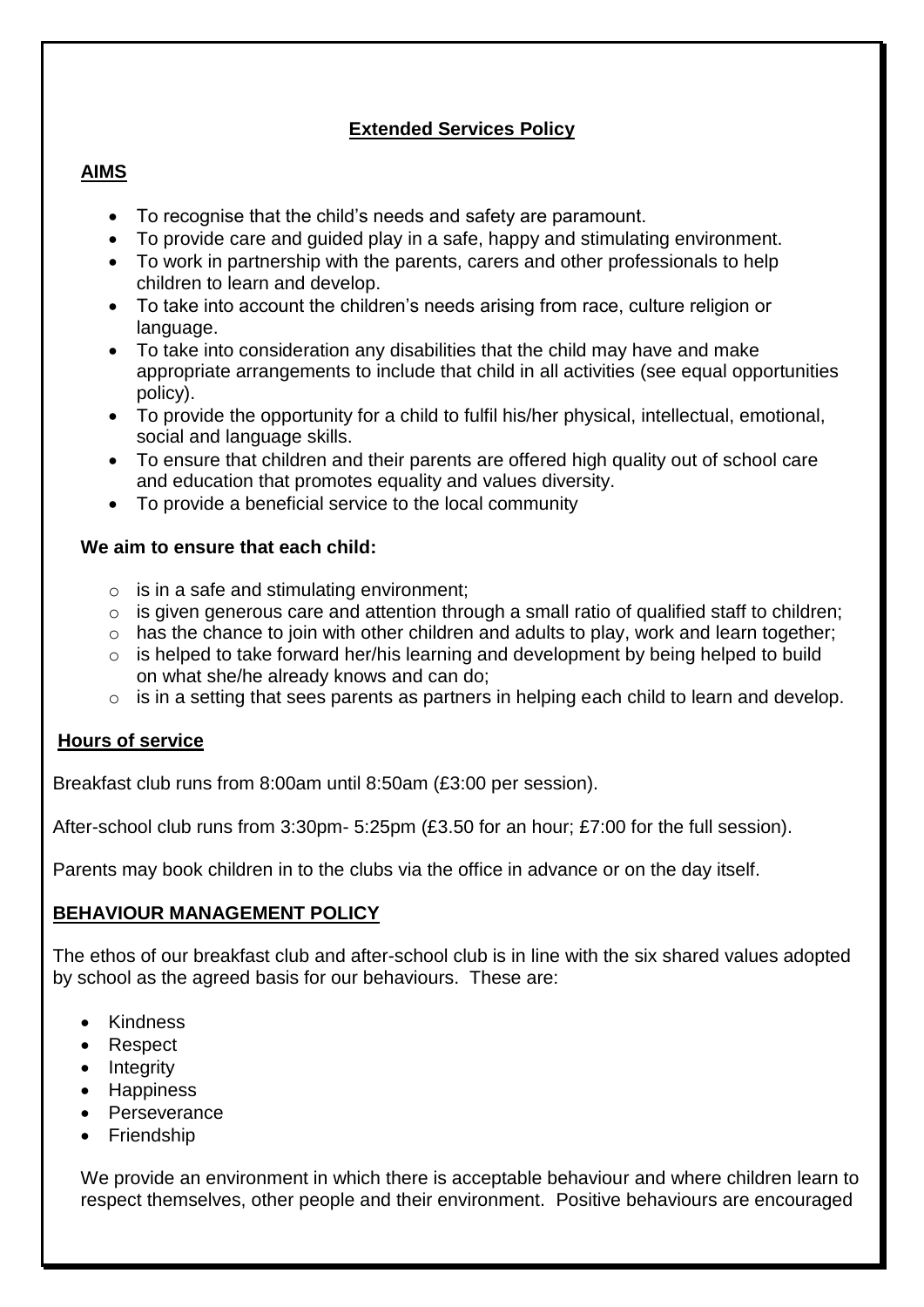through the use of praise and stickers. Any incidents of unacceptable behaviour will be discussed with the parents. Consistent occurrence of unacceptable behavour will be referred to the Headteacher who will meet with parents to discuss the behaviours. The Headteacher reserves the right to withdraw a place at after-school or breakfast club in the instance of continued unacceptable behaviour.

# **Bullying**

Bullying involves the persistent physical, verbal or emotional abuse of another child or children. If staff are concerned that bullying is taking place in after-school or breakfast club, the Headteacher should be informed immediately.

## **Use of reasonable force** (see separate policy)

In exceptional circumstances, specific physical intervention may be necessary to ensure the safety of a child, other children and staff, i.e. holding a child who is angry to prevent them hurting themselves or others. Details of such an event (what happened, what action taken, by whom and name of witnesses) are brought to the attention of the Headteacher and recorded in an incident log. The parent or carer will be informed on the same day and will be asked to sign the incident book to indicate that they have been informed.

## **CHILD PROTECTION POLICY**

Crawford Village Primary School breakfast and after-school clubs strive to create an environment in which children are safe from harm. All staff working in the clubs have relevant safeguarding training in line with whole school Child Protection Policy. Safeguarding policies outlined in the Child Protection Policy apply to both breakfast and after-school club.

#### **PREVENT**

This policy is to be read with consideration to the school's PREVENT duty referencing the Counter Terrorism and Security Act February 2015, which gives due regard to 'the need to prevent people from being drawn into terrorism or be subject to radicalisation.' As part of the school's safeguarding procedures, our policies comply with this Act and below is a link to DfE guidance about this duty.

*[http://www.emcsrv.com/prolog/PG/DfE/Schools\\_Guide-Social\\_Media\\_V16.pdf](http://www.emcsrv.com/prolog/PG/DfE/Schools_Guide-Social_Media_V16.pdf)*

#### **Collecting Children From School Procedure**

The club leader has a register of the children who attend the out of school club on which days so they are aware of who should be attending each day. The after-school club staff collect EYFS children from their classroom and take them to the dining room where they are signed in on the register. Key stage One and Key Stage Two children make their way from their classrooms to the dining room by themselves and make it known to the club leader completing the register they have arrived. The club leader checks to ensure everyone who is due to attend has arrived.

## **COLLECTION OF CHILDREN PROCEDURE**

Parents collect their children by ringing the bell on the main entrance to school. They will be shown in to the building and down to the dining room. If there is an occasion where children are to be collected by someone other than the primary carer, parents must inform the after-school club staff, or the school staff who will pass the information on to the after-school club leader. As per collection procedures from school, all parents are asked to provide a password for their child. This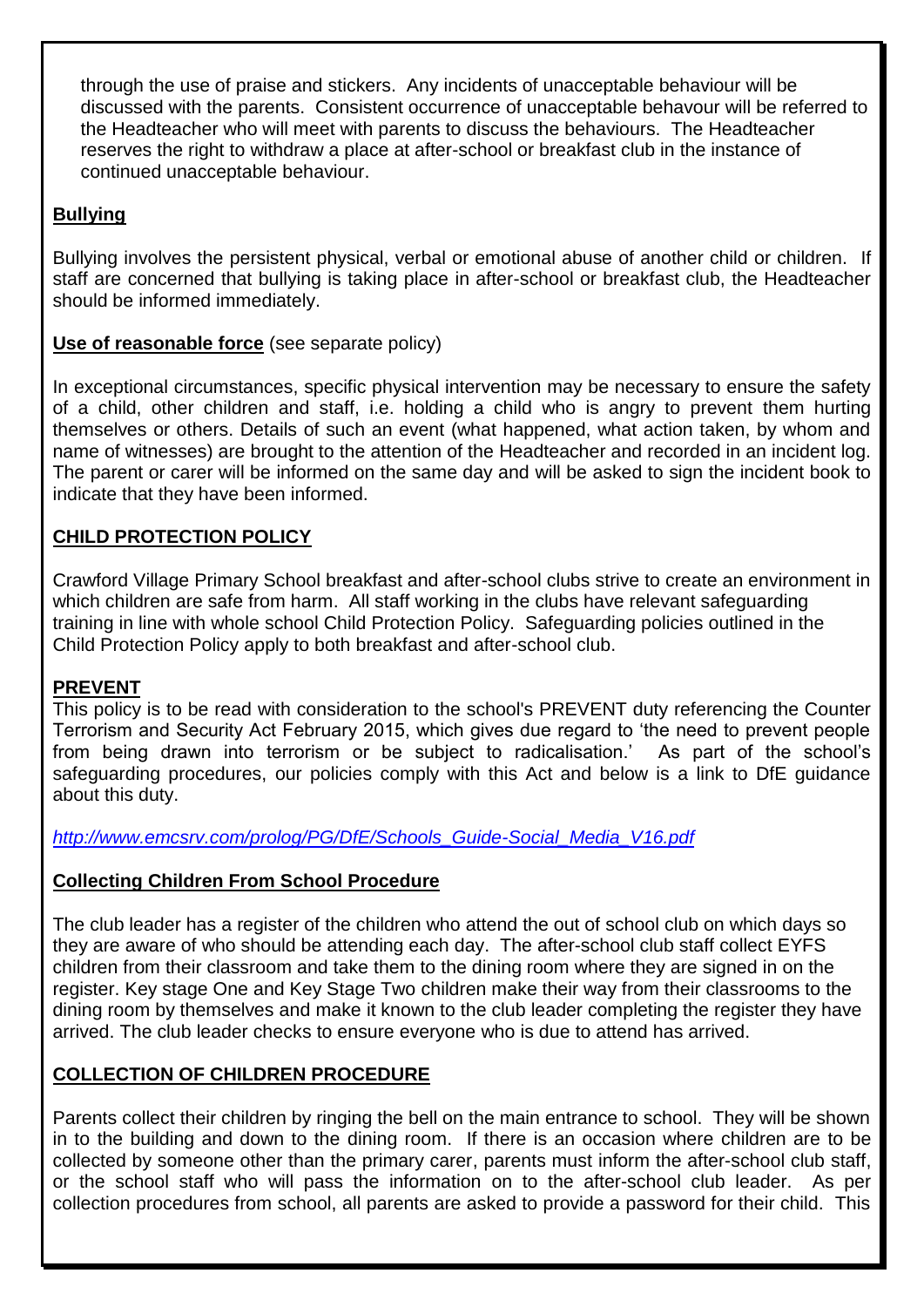is then used to enable an adult not known to staff to collect the child. Children will not be allowed to leave with an unknown adult if the password has not been provided. This will ensure that all children are collected safely.

## **COMPLAINTS PROCEDURE**

Our intention is to work in partnership with parents and the community and we welcome suggestions on how to improve our out of school club. We aim to resolve any complaints quickly by talking to the parent and taking appropriate and prompt action. We believe that it is in the best interests of the school and parents that complaints should be taken seriously and dealt with fairly and confidentially. We aim to bring all concerns about the running of our out of school to a satisfactory conclusion for all of the parties involved. If this does not achieve the desired result, we have a set of procedures for dealing with concerns.

## **How To Make A Complaint:**

## **Verbal Complaints**

At times parents may have concerns about the service we provide. Most of these can be resolved by talking to the parent and taking appropriate action. However there may be occasions when parents make a formal complaint about our service in writing or email. Complaints may be made to any member of staff. It will be investigated by the Headteacher. Parents will be verbally informed of the outcome and findings within 10 days. A written record will be kept.

## **Written Complaints**

There may be occasions when parents make a formal complaint about the after-school club service in writing. In this case, the Headteacher will be notified and a full investigation carried out. Any parent who is worried about any aspect of the out of school's provision should at first talk through his/her worries and anxieties with the after-school club leader.

All complaints made in writing or in electronic form from parents will be investigated. The parent who made the complaint will be provided with an account of the findings and of any action taken as a result within 28 days.

A record of complaints against the after-school club and/or the children and/or the adults working in the club is kept, including the date, the circumstances of the complaint and how the complaint was managed. All complaints will be recorded in a Complaints Log.

## **CONFIDENTIALITY POLICY**

It is our intention to respect the privacy of children and their parents and carers, while ensuring that they access high quality out of school care and education. We aim to ensure that all parents and carers can share their information in the confidence that it will only be used to enhance the welfare of their children. To ensure that all those using — and working in — the out of school can do so with confidence, we respect confidentiality in the following ways.

- Parents have ready access to the files and records of their own children but do not have access to information about any other child.
- Staff will not discuss personal information given by parents with other members of staff, except where it affects planning for the child's needs.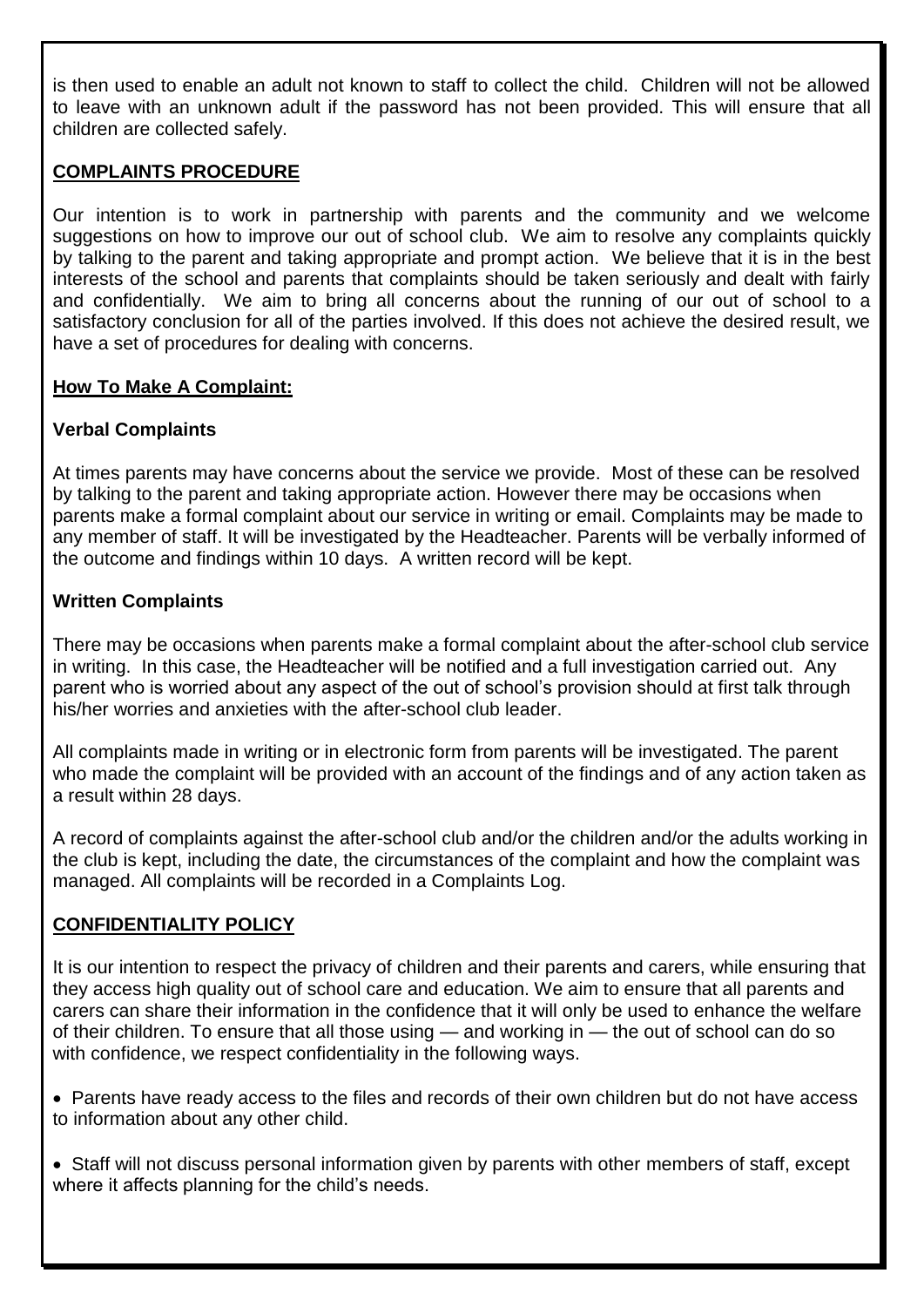- Staff induction includes an awareness of the importance of confidentiality in their role.
- Any concerns/evidence relating to a child's personal safety are kept in a secure, confidential file and are shared with as few people as possible on a "need-to-know" basis.
- Personal information about children, families and staff is kept securely whilst remaining as accessible as possible.
- Issues to do with the employment of staff, whether paid or unpaid, remain confidential to the people directly involved with making personnel decisions.
- Students who are observing in the after-school club are advised of our confidentiality policy and required to respect it.
- Parents' permission will be sought before photographs are taken of children, either as individuals or in groups.

## **EQUALITY AND DIVERSITY POLICY**

We believe that after-school club activities should be open to all children and families and to all adults committed to their welfare. We aim to ensure that all who work in, or volunteer to help with, our out of school have an equal chance of doing so.

#### **Admissions**

Crawford Village Primary School after-school and breakfast clubs are open to every family in the community in line with our equal opportunities policy.

#### **Employment**

An interview panel will appoint the best person for each job and will treat fairly all applicants for jobs and all those appointed. A commitment to implementing the school Equality Policy will form part of the job description for all workers. Vacant posts will be advertised and all applicants will be judged against explicit and fair criteria.

#### **Activities**

Each week our After School club operates a 'Themed Week' where the activities are selected from a range of upcoming world events or from the children's own interests. Examples include indoor and outdoor games, arts and crafts, sewing and knitting, baking and cinema nights. All activities are posted on our school website.

## **Food**

A range of breakfast foods will be offered to children attending breakfast club and a healthy snack will be offered at after-school club. We work in partnership with parents to ensure that the medical, cultural and dietary needs of all children are met. We help children to learn about a range of food and promote healthy eating in line with the whole-school approach in this area. The daily menu for after-school club will be varied on a termly basis. This information will be shared with parents at the beginning of each term.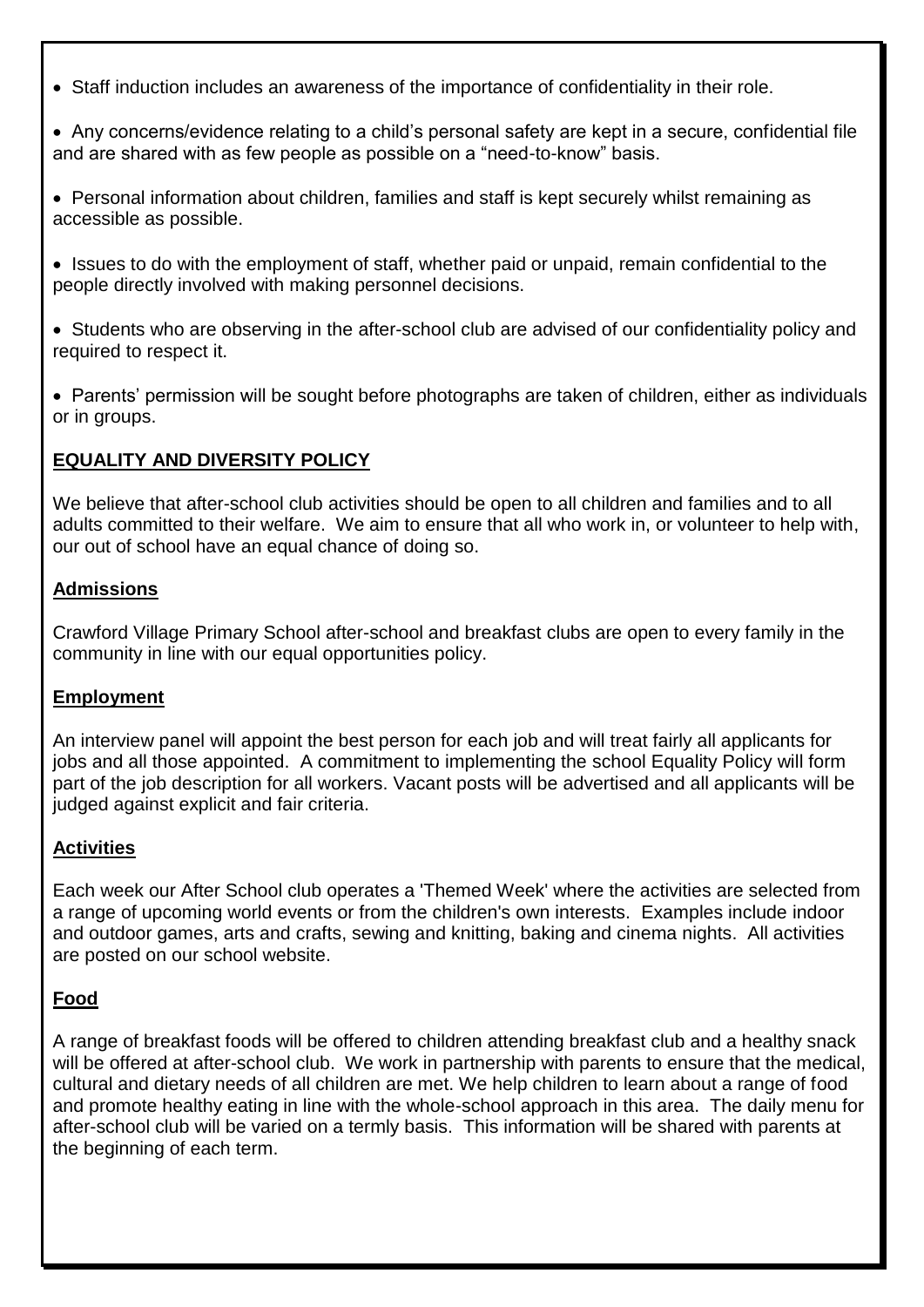#### **Resources**

Resources will be chosen to give children a range of experiences which develop their personal, social and emotional development. Activities and materials will be selected to help children to develop their self-respect and their respect for other people as well as promoting cultural diversity.

#### **Special Educational Needs & Disabilities**

Crawford Village Primary School recognises the wide range of special educational needs and disabilities that may exist in children and families in the community. Any children who attend the club who are on the school SEND register will have their Individual Education Plan shared with the club leader in order to ensure their needs are met whilst at the club. Planning for out of school meetings and events will take into account the needs of all children with needs or disabilities (see SEND policy). Prior to any child who is on the SEND register attending breakfast or after-school club, a meeting would be held between the club leader and SENDCo to ensure staff are fully informed about the needs of the child.

#### **Health & Safety**

Crawford Village Primary School places great emphasis on the health and safety of our children. Our clubs are a safe and healthy place for children, parents, staff and volunteers. Staff, parents and children are made aware of health and safety issues to minimise the hazards and risks to enable us to provide a healthy and safe environment.

We have public liability insurance and employers' liability insurance. The certificate is displayed.

Our induction training for staff and volunteers explains health and safety issues so that all adults are able to adhere to the whole-school health & safety policy and understand their shared responsibility for health and safety.

#### **Pupil safety**

All staff working at the breakfast or after-school club will have Disclosure & Barring Service clearance. All children are supervised by adults at all times. Appropriate staff:pupil ratios are maintained at all times.

#### **Security**

Systems are in place for the safe arrival and departure of children. The children's arrival is recorded by the session leader in the register. Children will only be allowed to leave the club with parents or with adults who are authorised by the child's parents to collect their child. Our systems prevent unauthorised access to our premises and prevent children from leaving the premises unnoticed.

#### **Kitchen**

Children do not have unsupervised access to the food preparation areas. Cleaning materials and other dangerous materials are not accessible to children.

#### **Electrical/gas equipment**

All electrical/gas equipment conforms to safety requirements and is checked regularly. Our boiler/electrical switchgear/meter cupboard is not accessible to the children. Fires, heaters, electric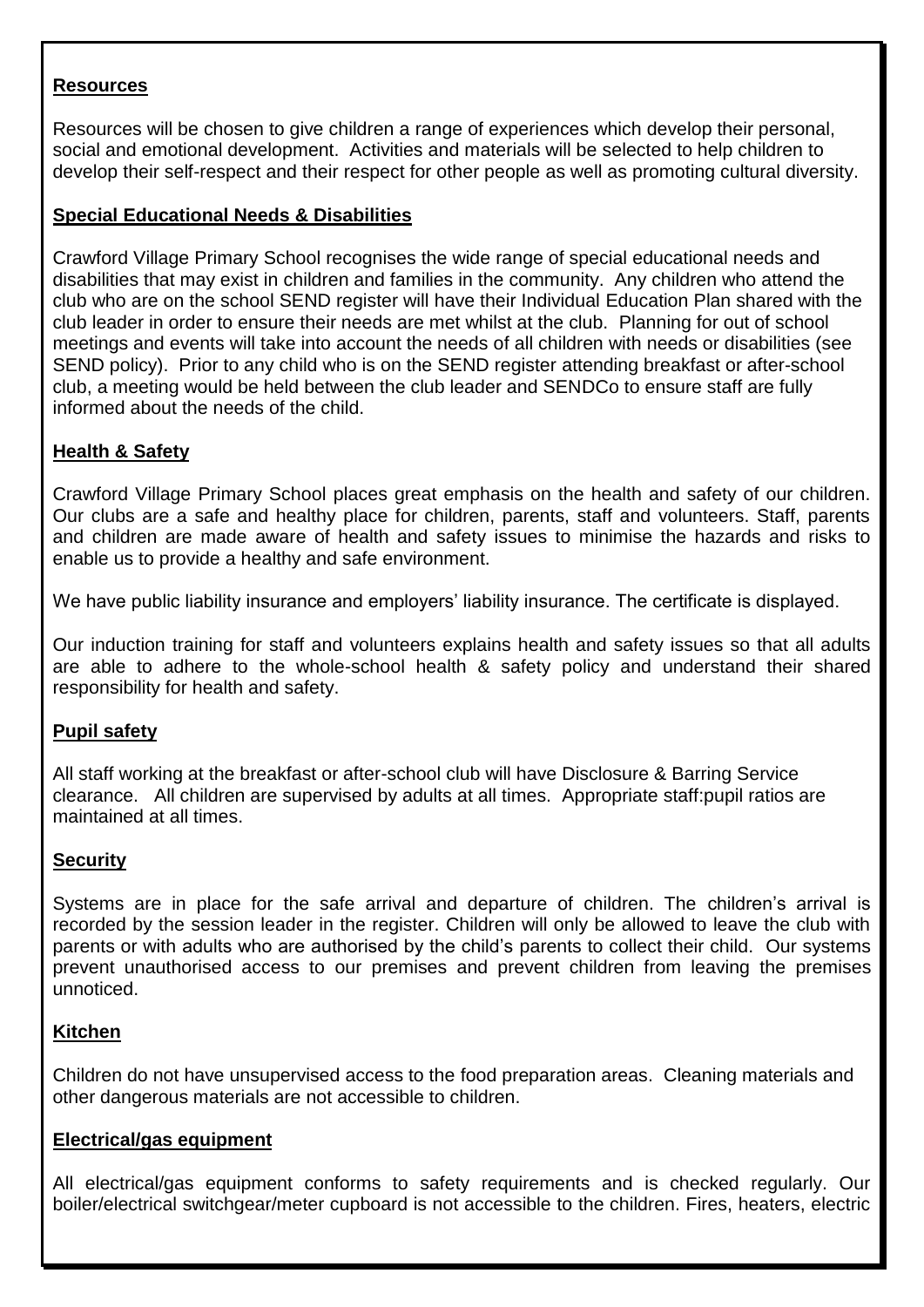sockets, wires and leads are properly guarded and the children are taught not to touch them. Lighting and ventilation is adequate.

## **Storage**

All equipment and resources are stored or stacked safely to prevent them accidentally falling or collapsing. Food is stored safely, e.g. refrigerated, frozen or in dry store cupboards.

## **Equipment**

Before purchasing new equipment and resources, we check that they are safe and suitable for the ages and stages of the children for whom they are intended. The placement of play equipment allows adults and children to move safely and freely between activities. All equipment is regularly checked for safety and cleanliness and any items deemed to be dangerous are repaired or discarded. All materials — including paint and glue — are non-toxic. Physical play is constantly supervised.

## **Food and drink**

The out of school club views snack and meal times as an important part of the club's session/day and it represents a social time for children and adults and helps children to learn about healthy eating. All snacks provided will be nutritious and pay due attention to children's particular dietary needs. Before a child starts to attend the club, we find out from parents their children's dietary needs, including any allergies. We record information about each child's dietary needs in her/his registration record and parents sign the record to signify that it is correct. We display current information about individual children's dietary needs so that all staff and volunteers are fully informed about them. We implement systems to ensure that children receive only food and drink which is consistent with their dietary needs and their parents' wishes. All food and drink is stored appropriately. Snack times are appropriately supervised and children do not walk about with food and drinks. We operate systems to ensure that children do not have access to food/drinks to which they are allergic. We use meal and snack times to help children to develop independence through making choices, serving food and drink and feeding themselves. Drinking water is freely available.

#### **First aid and medication**

At least one member of staff with a current first aid training certificate is on the premises or on an outing at any one time. Our first aid kit is regularly checked by a designated member of staff and re-stocked as necessary. It is easily accessible to adults but is kept out of the reach of children. At the time of admission to the out of school, parents' written permission for emergency medical advice or treatment is sought. Parents sign and date their written approval.

If a child is on prescribed medication that must be administered 3x or 4x per day, the medication will be administered at after-school club. All medication must be stored in the original container and clearly labelled with child's name, dosage and any instructions. Written information and consent will be obtained from the parent, giving clear instructions about the dosage, administration of the medication and permission for a member of staff to follow the instructions. All medications will be kept in a lockable cupboard.

The administration of any medication is recorded accurately (name of child receiving medication, times and dosage of medication that should be administered, date and time when medication was administered, dose, type of medication, what is the medication for, administrator and witness) and parents sign the medication book to acknowledge the administration of medicine. We check with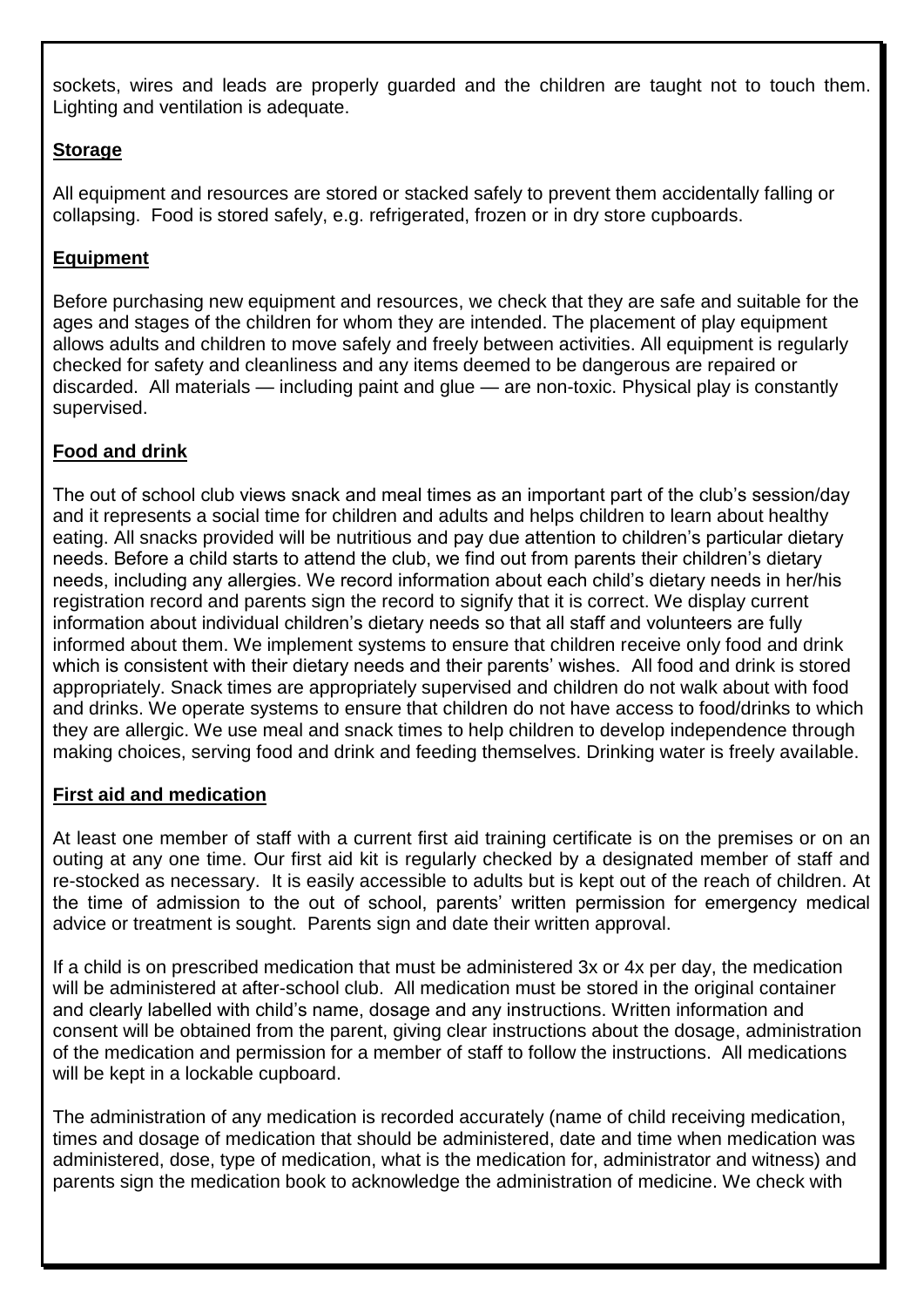parents that their child has not suffered any adverse side effects from the medication before. We recommend that parents administer the first dose of any new medicine at home.

#### *See Medicines in School Policy*

**Accident / Injuries** – Our accident book is kept safely and accessibly. All staff and volunteers know where it is located and how to fill it in. It is reviewed to identify any potential or actual hazards. Any injury requiring General Practitioner or hospital treatment to a child, parent, volunteer or visitor is reported to the local office of the Health and Safety Executive.

## **Visitors**

All visitors to breakfast or after-school club must follow the procedures outlined in the school Visitor Policy. Identification is required and checked by the staff e.g. in the event of someone from a utility company visiting the premises whilst the club is in session.

## **Fire safety**

Fire exits are clearly marked, never obstructed and easily opened from inside. Emergency exit procedures are explained to new members of staff, volunteers and parents and are practised regularly. Records are kept of fire drills which take place in the club once a term. Fire safety equipment is serviced regularly. The out of school club will follow the procedures for evacuating the building in the event of the fire bell being sounded in a way that ensures that all children are safely led away from the building and adults do not take any unnecessary risks. Staff must fully understand the required procedures and understand their role. We perform a formal risk management assessment at least once a year and monitor risks each day. We keep registers of children, staff and visitors to the club for each session.

#### **Illness & Hygiene**

#### **Illness**

 Any member of staff suffering or taken ill whilst on duty with diarrhoea or such like which could affect the health of the children or staff will not be permitted to enter the club and sent home.

 Any member of staff with cuts or skin lacerations should keep them suitably covered to safeguard the children and any other staff from infection.

• In the event of a child vomiting or having a faecal episode, all other children must be removed from the area concerned and a member of staff will clean up using a suitable anti-bacterial cleanser, wearing the disposable gloves and apron provided in line with the school's risk assessment for cleaning up of bodily fluids.

• Parents are asked not to bring into the out of school any child who has been vomiting or had diarrhoea until at least 48 hours has elapsed since the last attack.

 Any child that becomes ill whilst under supervision in either breakfast or after-school club will be taken to a quiet area in the out of school away from other children reassuring the child and keeping him/her calm. The parent / carer will be informed and asked to collect the child.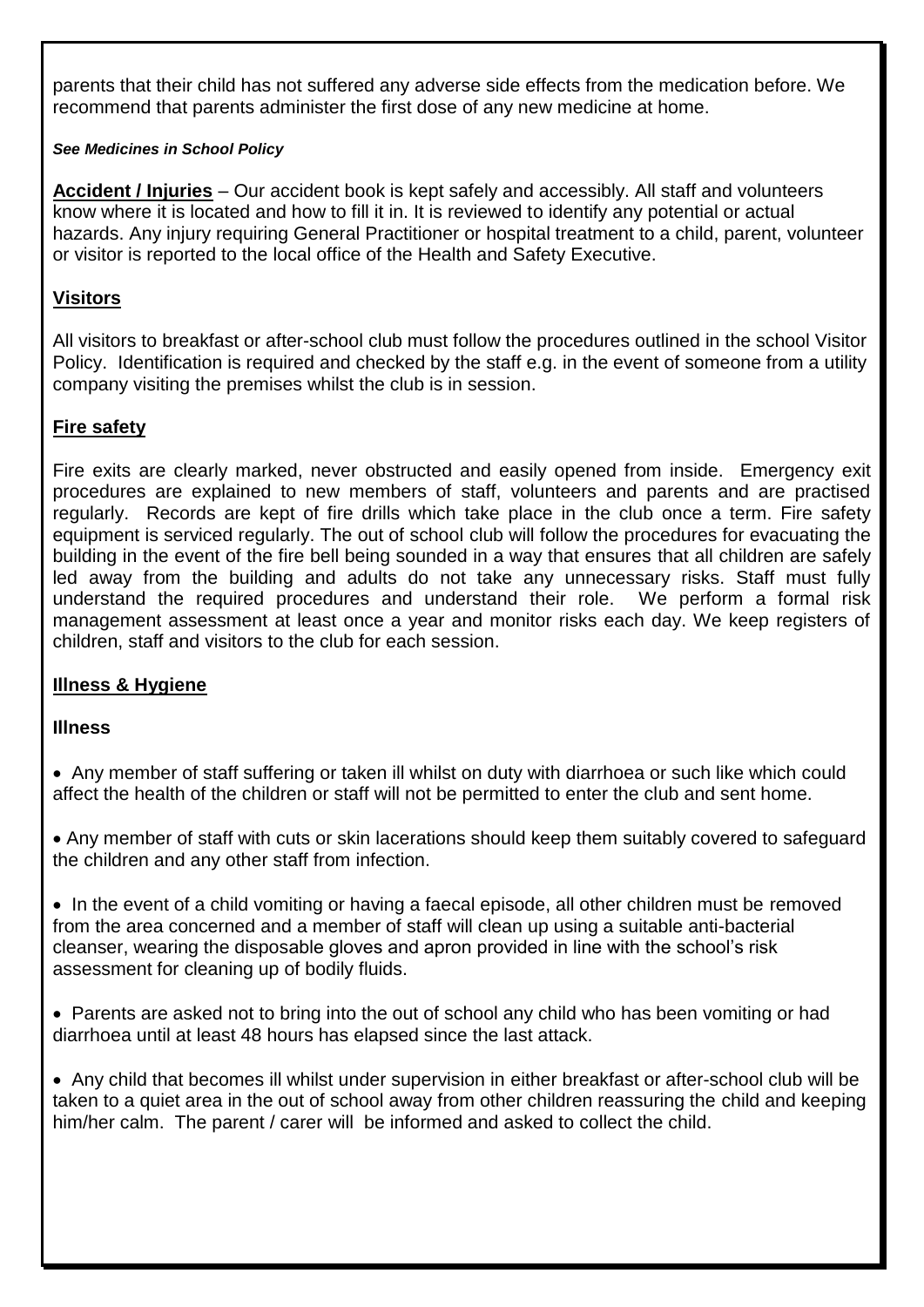## **Medication**

# **Asthma**

Any children who suffer from asthma must have their inhaler in school to enable them to use it if required at breakfast or after-school club. Inhalers are kept in a suitable place which is accessible to the child.

# **Hygiene**

Staff have food hygiene certificate to ensure the hygienic storage, preparation and serving of all food. All children are encouraged to wash and dry their hands before having any refreshments and snacks provided. The refreshments are served from the kitchen using plastic items which are washed after every use. The kitchen is cleaned thoroughly daily with all utensils equipment and areas cleaned using anti-bacterial cleansers.

## **Safety**

• Regular safety checks are made on toys and equipment by staff and maintained in good working order.

All equipment is clean and safe and complies to British Safety Standards.

• The staff are First Aid trained and the club leader is ultimately responsible for any accident injury or illness.

 The club leader maintains the First Aid Box and the Accident Report Book. Any minor accidents can be dealt with by any member of staff, other staff to be aware and calm and distract other children. The decision on the severity/treatment to be assessed by first aider and club leader.

All accidents/injuries must be recorded and countersigned by the parent/guardian.

 The fire equipment is well maintained and all groups of children participate in fire drills every term.

## **Lost Children Procedure**

In the event a child becoming lost whilst in breakfast or after-school club, our procedures would be put into practice to ensure that a systematic approach for finding the child is taken and consideration is given to the levels of risk to the child.

If a child is lost, we will ensure a search is made for the child as soon as possible, with parents and authorities notified at the appropriate stage, and a high level of care being maintained to other children at the club while procedures are followed.

A thorough search would be made of the building and outside area. If this was unsuccessful, the police and parents would be contacted immediately and a continued search would ensue with the involvement of both parties. The Headteacher would be also be called if they were not present in the building.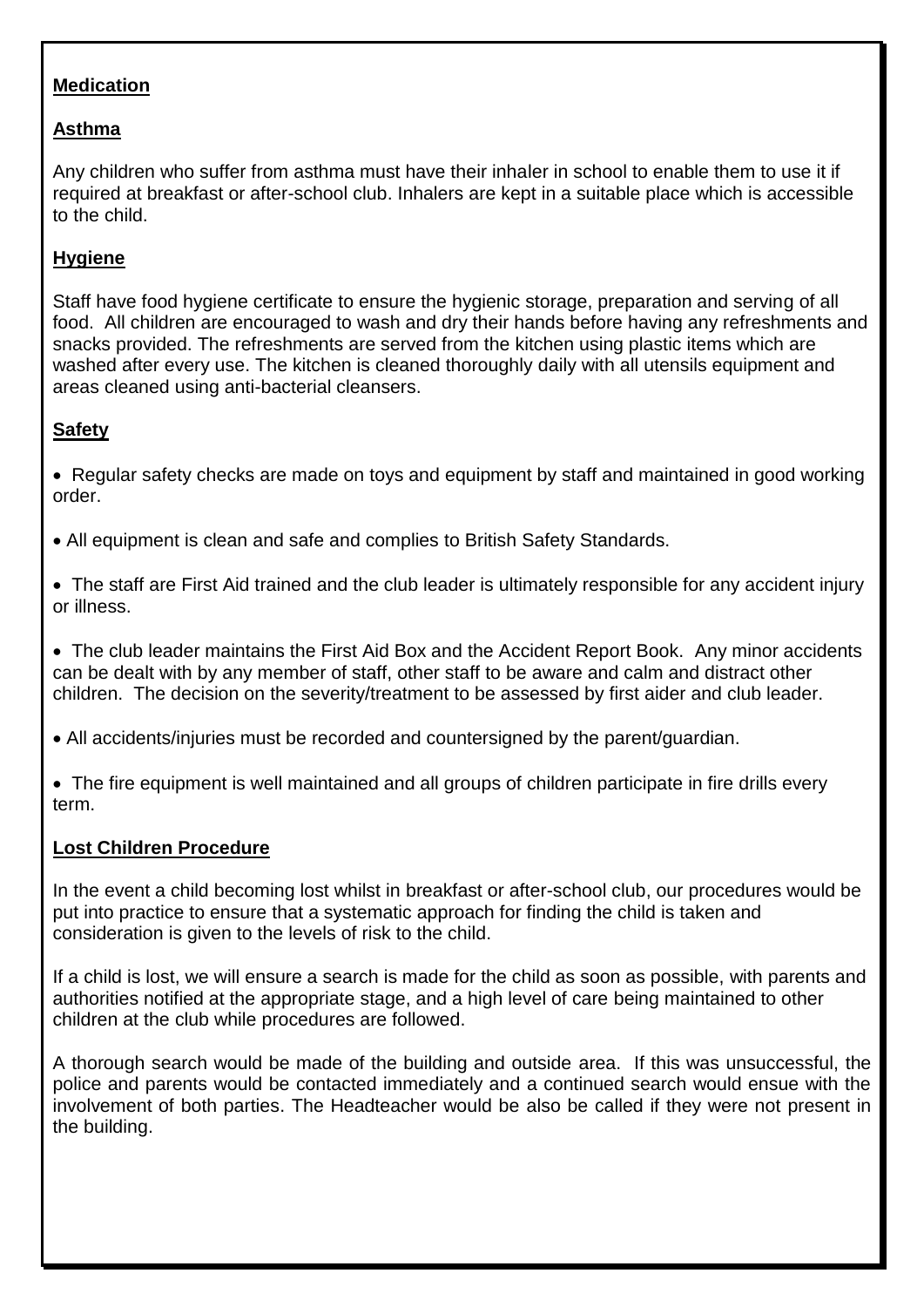#### **Non-collection of children**

Children will be kept inside the building and supervised with two members of staff until an adult comes to collect them. Staff will make contact with the parent or carer after 15 minutes if no message has been received during this time.

If a child is not collected at the end of the session/day, we follow the following procedures:

Parents/carers are contacted.

• If unsuccessful, the adults who are authorised by the parents to collect their child from out of school — and whose telephone numbers are recorded on the school emergency contact details form — are contacted;

- All reasonable attempts are made to contact the parents/carers.
- The child stays in the building with two adults until they are collected.

#### **Late fees**

A decision as to whether late collection fees will be charged will be made by the Headteacher. Individual family circumstances will be taken into consideration before the introduction of late fees. School will also provide as much support as possible if a parent or family is having difficulties picking up their children on time.

#### **NO SMOKING POLICY**

Crawford Village Primary School operates a no smoking policy at all times. We ensure that children are in a smoke free zone inside and outside the building.

#### **Reporting to Parents**

We inform all parents of the systems for registering queries, complaints or suggestions and check to ensure these are understood. All parents have access to our written complaints procedure.

We keep all parents informed about how the group is run and its policies and procedures. We aim to give parents and their families the opportunities to contribute their own skills, knowledge and interests to the group. We encourage all parents to contribute in whatever form this may take.

#### **New starters**

Children should feel safe, stimulated and happy in breakfast and after-school club and feel secure and comfortable with staff. We want parents to have confidence in both their children's well-being and their role as partners with the club. We hope our club is a welcome place where children settle quickly and easily because consideration has been given to their individual needs and circumstances.

Before a child starts at the club, we aim to provide his/her parents with information regarding the club. Just before a child is ready to attend we provide opportunities for the child and his/her parents to visit the club. When a child starts to attend, we work with his/her parents to decide on the best way to help the child to settle into the out of school club.